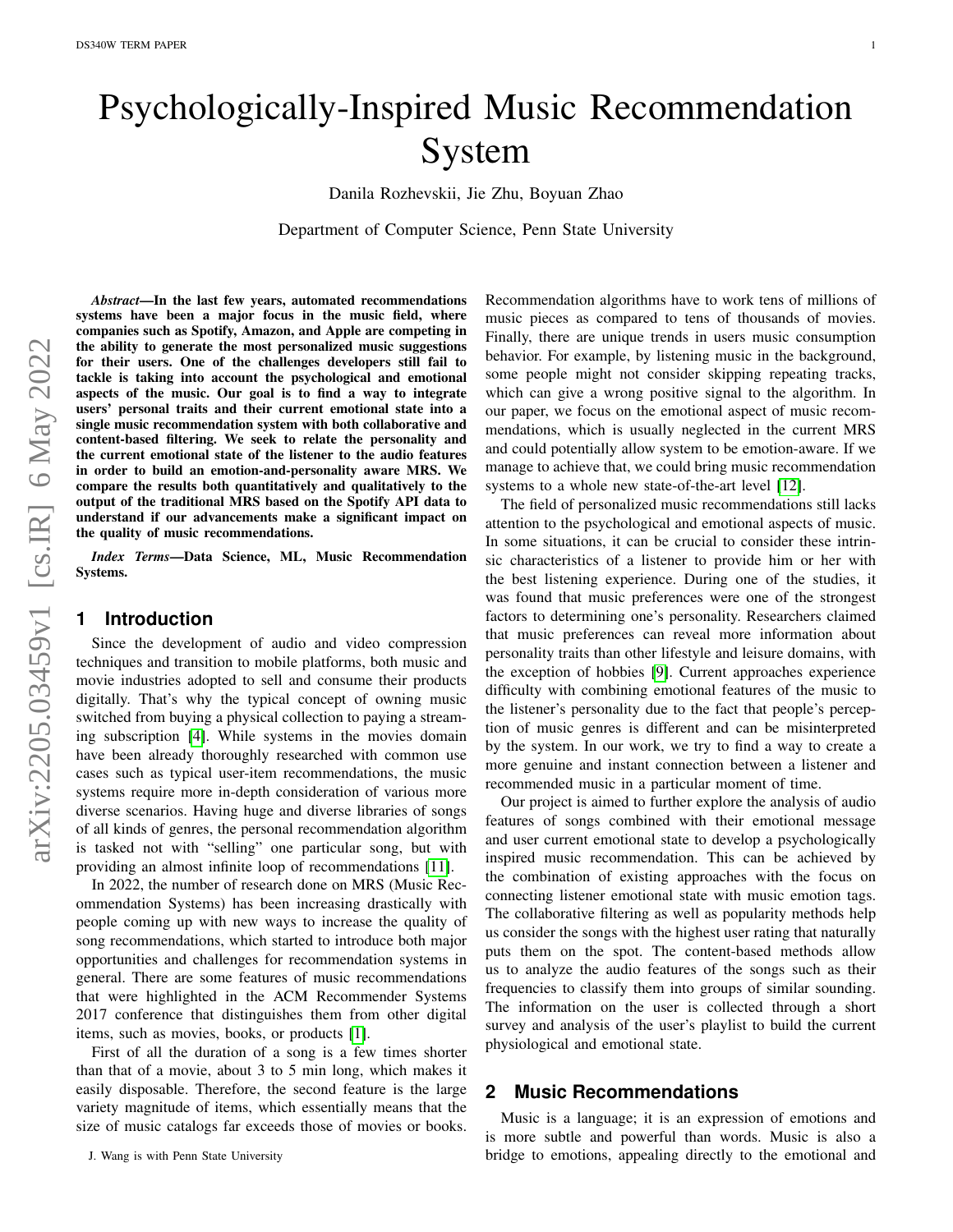social processing centers of the human brain through the auditory channel, causing each of us to empathize with each other. Ball University researchers also believe that music is an important channel for evoking human emotions. According to Damasio [\[3\]](#page-5-4), Music has different effects on humans in three dimensions: subjective feeling, behavioral changes, and physiological responses. Subjective feeling refers to the emotional changes that people experience when they hear music. For example, when people are in trouble in life, they are usually very depressed, and if they hear some slow songs, their emotions will be driven and they will think that the song matches their emotions at the moment, thus achieving an emotional resonance. behavioral changes are actually very common in life.

For example, when we go to a live house to bounce, the DJ will usually choose some fast-paced songs to mobilize the atmosphere, and when the audience hears these songs with a strong sense of rhythm, their bodies will unconsciously dance along. physiological responses refer to the stimulation of the human nervous system by music, resulting in sweating and heartbeat changes. physiological responses refer to the stimulation of the human nervous system that results in sweating and changes in heart rate. This shows that music can have different effects on listeners at both physical and psychological levels. In short, listeners' choice of music is based on two major aspects: emotional parameters and lifestyle." Numerous associations existed between musical preference and these aspects of participants' lifestyle" [\[7\]](#page-5-5).

In this paper, we hope to recommend more suitable songs to listeners through a more accurate algorithm. On the one hand, it can create higher commercial value for music software, and on the other hand, it can maximize the usefulness of different styles, rhythms and genres of music. In this era of rapid development, every human individual has his or her own habits and style preferences. In the past, each individual has more or less developed his or her own style of music. In the experiment of Burns et al. [\[2\]](#page-5-6), 60 test subjects were asked to listen to songs with different styles. The conclusion indicated that the type of music preferred by the individual gave the testers the best emotional state.

#### **3 Related Works**

In this section, we are going to cover a couple of projects that have been already implemented with the similar goal of creating an emotion-aware music recommendation system. We aim to analyze them and try to find similar features with our approaches.

In her recent article et al. [\[8\]](#page-5-7), Fanamby Randri talks about her research project that uses behavioral and emotional features of users in order to provide a more dynamic, customized, and tailored experience. The algorithm is based on Deep Reinforcement Learning that uses music emotions and genres as well as information on users such as age, gender, current mood. The data comes from two sources: Dataset on Induced Musical Emotion from Game with a Purpose Emotify and Biometrics for stress monitoring Kaggle dataset. The first dataset of 400 songs was made with a game where people were matching various songs with the emotion they felt listening to them. The second dataset is publicly available Heart Rate Variability (HRV) and Electrodermal activity (EDA) data collected anonymously [\[6\]](#page-5-8). The DRL-based system was built on the PyTorch-based A2C (Advantage Actor-Critic) model, trained on a custom environment developed using the gym library, an OpenAI toolkit specially used in reinforcement algorithm development [\[8\]](#page-5-7).The output is measured from the user's feedback after listening to suggested songs in terms of stress level. Decreased stress level indicates positive feedback, the increase means the opposite.

In another paper, Mikhail Rumiantcev, Oleksiy Khriyenko et el. [\[10\]](#page-5-9)were developing an Emotion Based Music Recommendation system that used a combination of artificial intelligence and music therapy approaches to achieve emotiondriven personalization of their recommendations. First, the system collects user data and builds a general user profile (GUP), then based on that the algorithm computes the initial Music-driven Emotional Model (MEM) of a user. After that, the system implements one of the action modes that involve the transition of the corresponding vector of various music towards the desired point in the user's emotional space. These modes of this process differ in their intensity by changing the minimum distance between corresponding vectors, so the user's transition from one emotional state to another could go at different paces. This is exceptionally important in cases where people need to constantly keep a certain level of emotional state such as in late-night driving. In this situation, it would make sense to keep the mode with minimal transition distance, so that new suggested music would be energetically similar and would keep the driver focused for as long as needed.

## **4 Data**

The data used in the project comes from the Spotify API. The reason why we chose to go with Spotify is simply because it is one of the richest and easiest to use music collections in the world with 8 million artists, 1.8 million albums, and over 22 million tracks. Also, it is one of the fastest growing collections, which means that it includes all the latest genres and artists.

For computational reasons, we decided to mine over 170,000 songs from over 34,000 different artists from 1921 up to 2020 time period. We thought it would give our algorithm enough variation in data to get high quality recommendation results. Other public data sets that we were able to find did not have enough data to perform good analysis. We registered a Spotify Developer token and used that to mine the data directly from Spotify API with desired features we chose to work with: valence, energy, tempo, danceability, liveness, and loudness. Spotify does not have filtering tracks by genre, which means that we had to try our best in the algorithm to better differentiate between various genres.

# **5 Psychological Analysis**

Personality is a long-term state of a person's life, but an emotional state is a relatively short-term response compared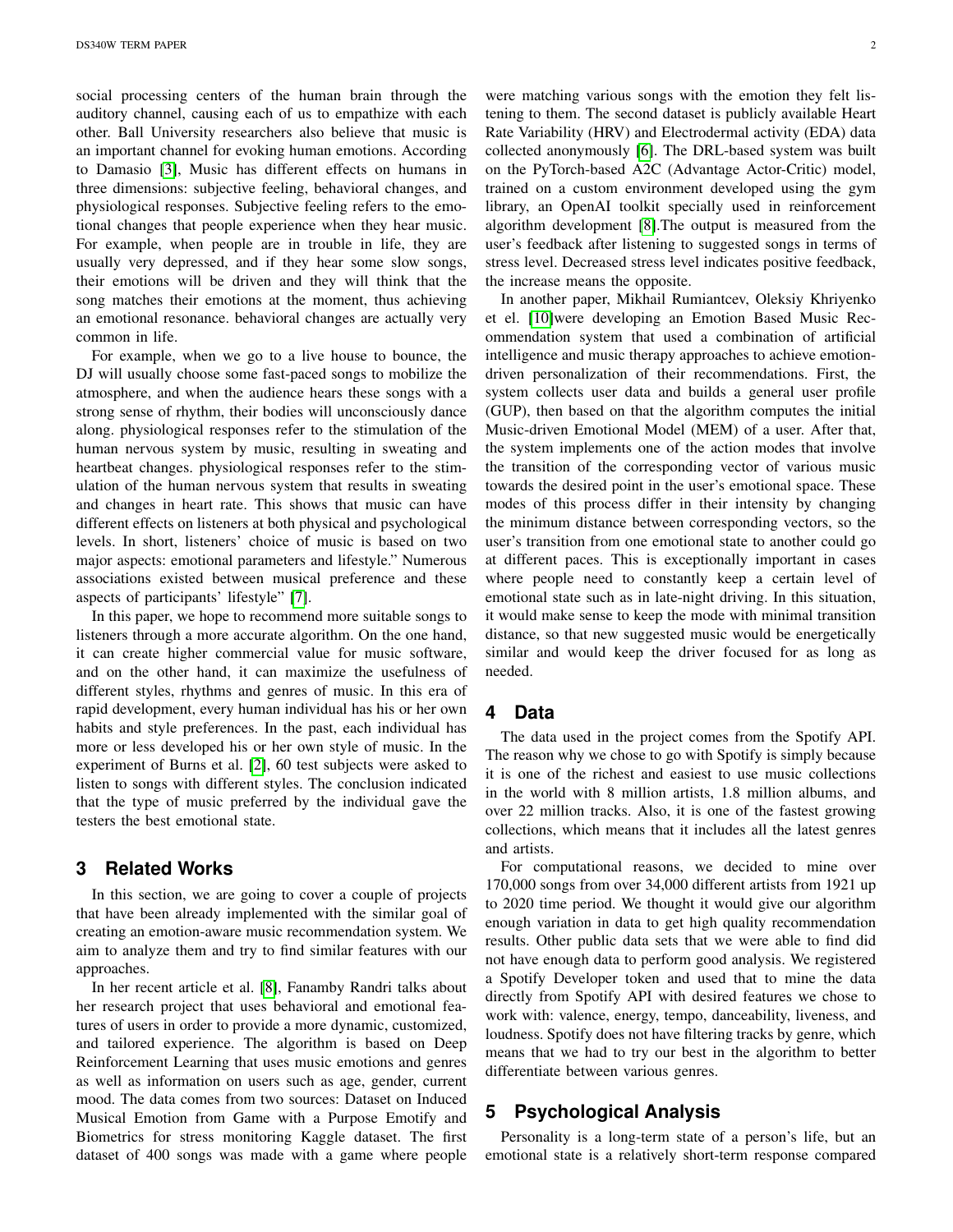

Fig. 1: Project Diagram: The pipeline of this project consists of a few general steps: data collection, data pre-processing, exploratory data analysis(EDA), feature engineering, collaborative/content-based filtering (CF), and final results evaluation.

to personality. People can have many emotional states in a day but maintain the same personality for a long period of time. At the same time, personality can influence the emotional state at different levels, so we try to combine personality and emotional state to more accurately predict the right songs for listeners.

In psychology, five personality traits are the five fundamental dimensions of human personality. It contains the most important variables in personality traits. In our project, we will analyze the personality survey reports of different listeners and the usual song lists of these listeners to predict what kind of songs are suitable for different personalities.

The five fundamental personality dimensions:

- Extroversion: Energetic and enthusiastic approach that includes traits such as sociability, assertiveness, confidence, and ambitiousness.
- Agreeableness: Person's level of altruism, cooperation, willingness to conform to group norms, and warmth of kindness.
- Consciousness: The ability to control impulses to facilitate goal-directed behaviour. People with this trait are most likely to follow the norms and rules, be highly organized and efficient in planning.
- Neuroticism: Contrasts emotional stability with feelings of anxiety, nervousness, and depression. People with this trait are self-conscious, moody, impulsive, and prone to stress.
- Openness: The breadth and depth of one's life, including the originality and complexity of experiences. Individuals high in openness are knowledgeable, perceptive, and analytical; they seek out experiences, and are more artistic and investigative.



Fig. 2: Thayer's arousal-valence emotion plane: Schematic diagram of the two-dimensional models of emotions with common basic emotion categories overlaid (Eerola and Vuoskoski, 2011)

# **6 Emotional state**

Thayer's arousal-valence emotion plane in Figure 2 divides human emotions into two dimensions: excess-valence. Excite refers to the degree of Arousal of body energy about an emotional state to prepare for action; Valence refers to the degree to which humans like or dislike a person or thing. Its theoretical basis is the separation and activation of positive and negative emotions.

After reading previous research, we found Thayers' model was widely applied in Music Research. Many studies have divided complex human emotions into four blocks by Thayer's model, distributed in four quadrants of coordinates. So we can mathematically measure the emotional response people feel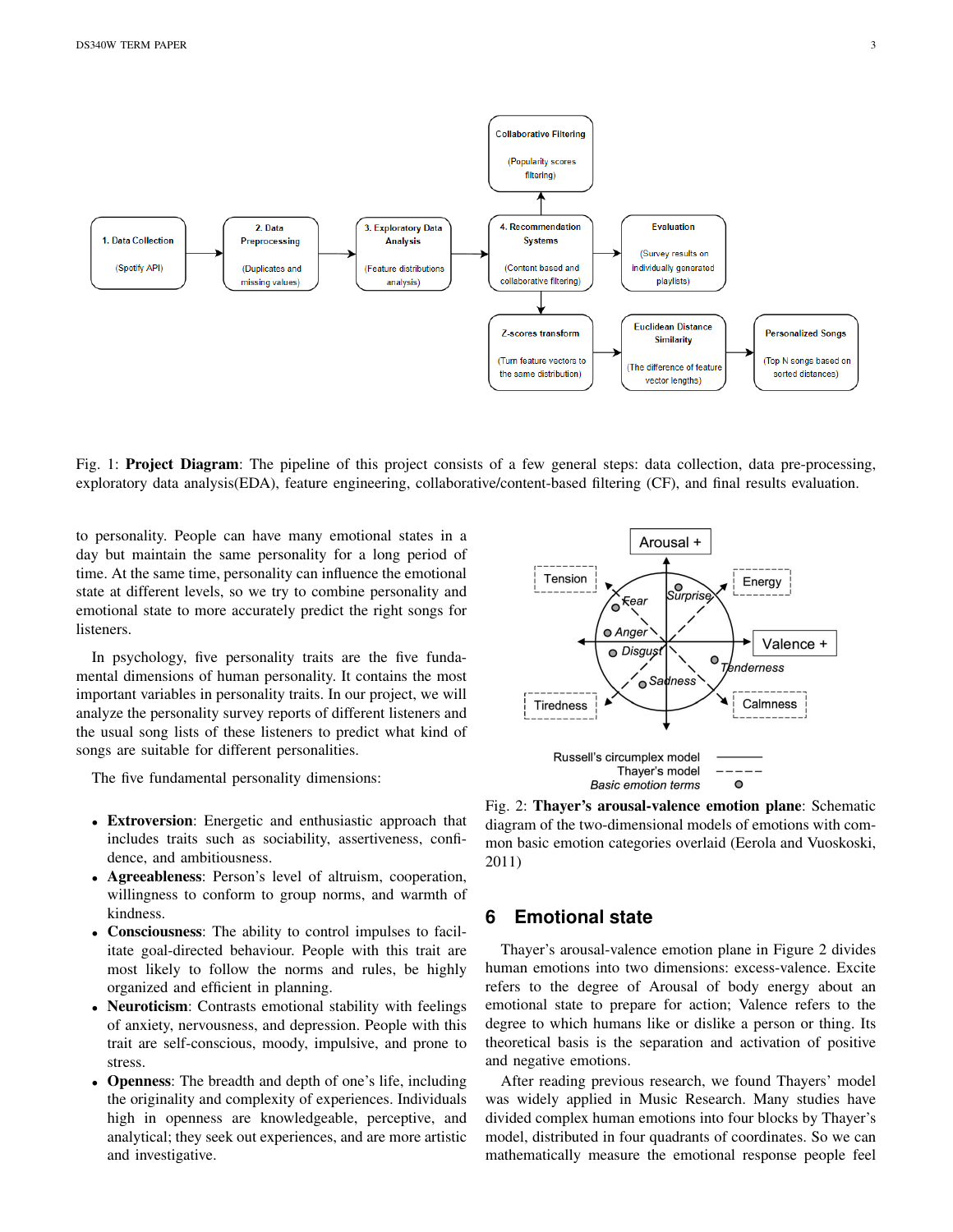when they hear a particular song by referring to Arousal and valence with '+' and '-' For example, '+' and '-' indicate that the audience's emotions are located in the fourth quadrant, which is the state of calmness. Then, when we screen songs' melodies, we can filter out songs with significant frequency peak changes.

#### **7 Methods**

## *7-A Data pre-processing*

The pipeline of this project, in Figure 1, consists of a few general steps: data pre-processing, feature engineering, collaborative/content-based filtering (CF), and final results evaluation. However, before everything our team had to create a developer account and create an individual project on Spotify For Developers website. That way, we were able to access Spotify API and be able to pull the data. Data pre-processing mainly consisted of us cleaning up the pulled dataset in order to get rid of duplicate and missing values. A common problem we encountered was that there were a lot of duplicate songs released by same artist, which happened because the track was listed as a single as well as a part of the released album. After all the cleaning, we ended up with over 170,000 unique songs.

## *7-B Music features*

In this project, we decided to analyze the following features of songs from Spotify API [\[5\]](#page-5-10): valence, energy, tempo, danceability, liveness, loudness, and release year. Below, we list feature descriptions as well as our reasoning behind them.

- Valence: A measure from 0.0 to 1.0 describing the musical positiveness conveyed by a track. Tracks with high valence sound more positive (e.g. happy, cheerful, euphoric), while tracks with low valence sound more negative (e.g. sad, depressed, angry) [\[5\]](#page-5-10). This is a very important feature, which helps indicate the tracks that are a better fit to the person's mood rather than genre preference.
- Energy: Energy is a measure from 0.0 to 1.0 and represents a perceptual measure of intensity and activity. Typically, energetic tracks feel fast, loud, and noisy. For example, death metal has high energy, while a Bach prelude scores low on the scale. Perceptual features contributing to this attribute include dynamic range, perceived loudness, timbre, onset rate, and general entropy [\[5\]](#page-5-10). Combined with all of our other features, this feature helps us differentiate between old and new songs better. New pop songs and electronic music tend to have high energy values, but can be easily mistaken for older metal songs.
- **Tempo:** The overall estimated tempo of a track in beats per minute (BPM). In musical terminology, tempo is the speed or pace of a given piece and derives directly from the average beat duration [\[5\]](#page-5-10). This feature helps our



Fig. 3: Tempo values across years: the graph is based on the dataset collected for the project. Over the whole time period, the average tempo values of the songs seemed to be increasing.

algorithm to recommend tracks from the similar genres and time periods. For example, Rock music tends to have a BPM range of 110-140, however it can also change depending on a track's release year (see Figure 3).

- Danceability: Describes how suitable a track is for dancing based on a combination of musical elements including tempo, rhythm stability, beat strength, and overall regularity. A value of 0.0 is least danceable and 1.0 is most danceable [\[5\]](#page-5-10).
- Liveness: Detects the presence of an audience in the recording. Higher liveness values represent an increased probability that the track was performed live. A value above 0.8 provides strong likelihood that the track is live [\[5\]](#page-5-10). Some of the tracks were performed live, which means they might have different values for the rest of features as well and we have to account for that.
- Loudness: Almost every artist has his or her own fan base. Some of the more famous artists can have Ins followers in the tens of millions. Many fans will be the first to support an artist's new song when it is released [\[5\]](#page-5-10). This feature helps a lot with determining the tracks from the past century, since a lot of old songs tend to have lower loudness scores.

# *7-C Z-score transformations*

After performing exploratory data analysis, we discovered that all six features have different density values distributions (see Figure 4), which makes it challenging for us to compare them for different songs. In short, an increase in valence value can have a different impact on our comparison method result than an increase in energy. For that reason, before we compare these features, we have to standardize them to the same normal distribution, which is called a z-score transformation.

Z-score transformation formula: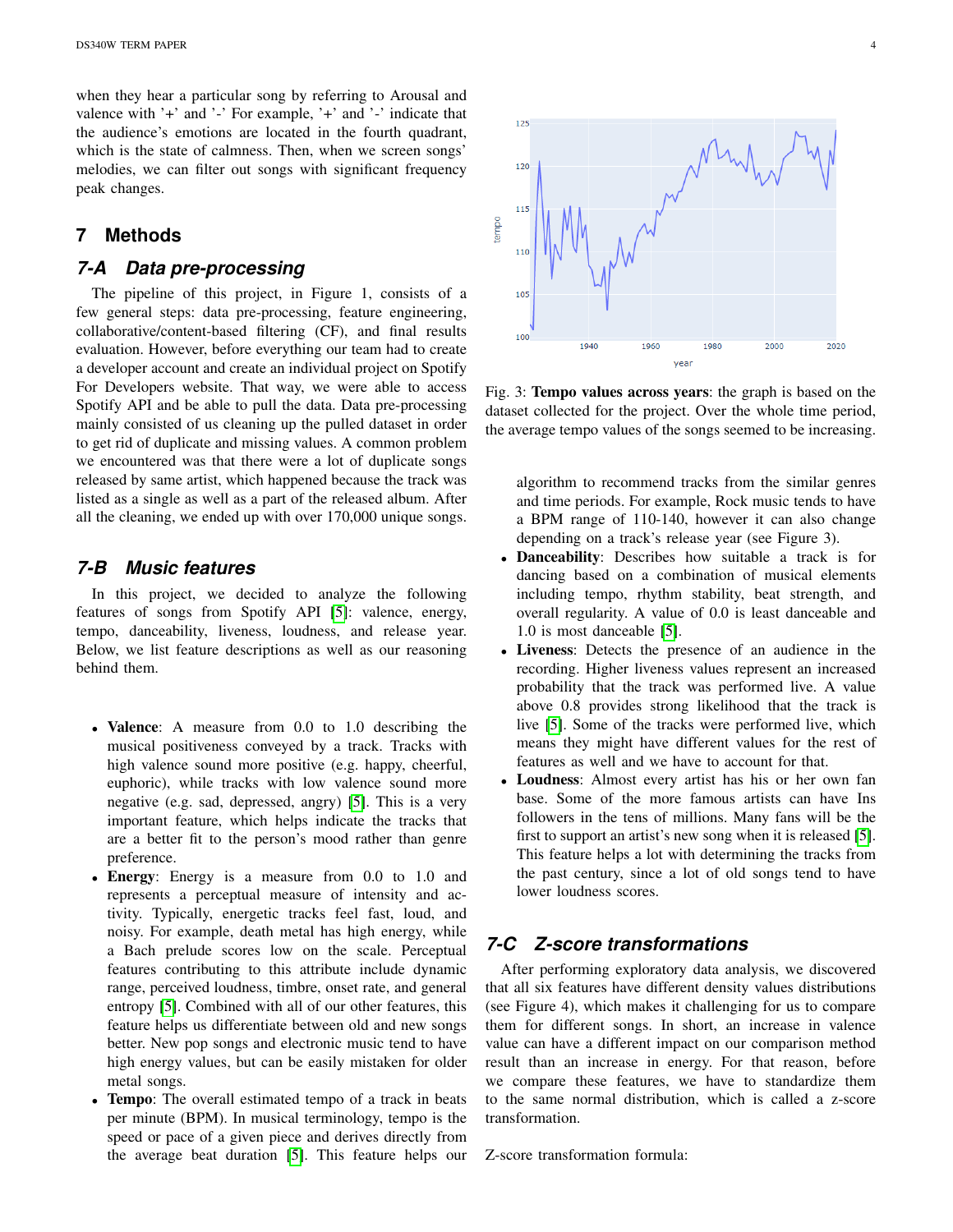

Fig. 4: Density value distributions: the density destributions for danceability, liveness, and loudness respectively are all different, which means that we have to apply z-score transformations.

$$
Z = (x - \mu)/\sigma,
$$

where Z is the standard value, x is an observed value,  $\mu$  is a mean of the feature column, and  $\sigma$  is a standard deviation of the feature column.

We apply this formula on the dataset features in order to transform them all to the same value density distribution that we can use for our comparison technique.

## *7-D Euclidean Distance*

After we turned all the features to the common density distribution, we create an accumulative vector variable called 'Mood Vector', which consists of all 6 features as a single one dimensional vector. In order to compare all these features across all the songs in the dataset, we calculated Euclidean distances between a chosen song and all the other songs in our dateset and save them as a 'Distance' variable.

The Euclidean Distance formula:

$$
d(p,q) = \sqrt{\sum_{i=1}^{n} (q_i - p_i)^2},
$$

where  $q_i, q_i$  are two song vectors that have 6 feature values each. The result,  $d$ , is the length of a line segment between the two vector points.

Finally, we sort the 'Distance' variable by its length and pick the top K songs. These songs are now the result of the content-based filtering performed by our recommendation system.

# *7-E Collaborative filtering*

This technique is widely used in movie recommendations and helps select collection of items that are similar among a number of users. For our project, we used the Spotify popularity score feature. The score is assigned to all the songs in our dataset in range between 0 and 100, with 100 being the most popular. The score reflects the overall popularity of a song's artist on the platform. After sorting the output of the previous step by this popularity score, we finally get the recommendation playlist in Figure 6 that we can let our test users to evaluate.



Fig. 5: Feedback results: The graph shows the ratings distributions, with 1 indicating the least satisfaction with generated playlist, and 5 the most satisfaction.

## **8 Evaluation Method and Results**

Since our project is related more to human psychology and preference, we do not want to use any statistical parameter to evaluate how well we are doing with this system. On the other hand, we decided to invite some of our friends and people who are willing to try and rate our recommendation algorithm results.

We gathered a dozen of people and asked them to provide us with three of their recent favorite songs. Since there are a lot of songs with the same name, we also gathered the artist name for the three songs to make sure that the song they pick is correctly entered into the system. We also gathered the data from ourselves in order to get more accurate evaluation results.

After we retrieved this data, we entered the songs in our system and created a 9 songs playlist for everyone, and let them evaluate the result. We asked them to rate our system's performance on a scale from 1 to 5 which 1 is very poor, and 5 is very good. We also asked them to give us some comments including what part did the system do a good job, what part did the system do a bad job, and some other comments. Figure 5 is a bar chart of their ratings distribution.

We retrieved an average rating of 2.92 and we gathered a lot of feedback. The participants thought that we did a good job on rock and pop music. We also did a great job in identifying the tempo and loudness well. One of our testers liked quiet music and the playlist, we returned to them, is all quiet songs, which he really enjoyed listening to. On the other hand, we also got comments on the parts our algorithm performed badly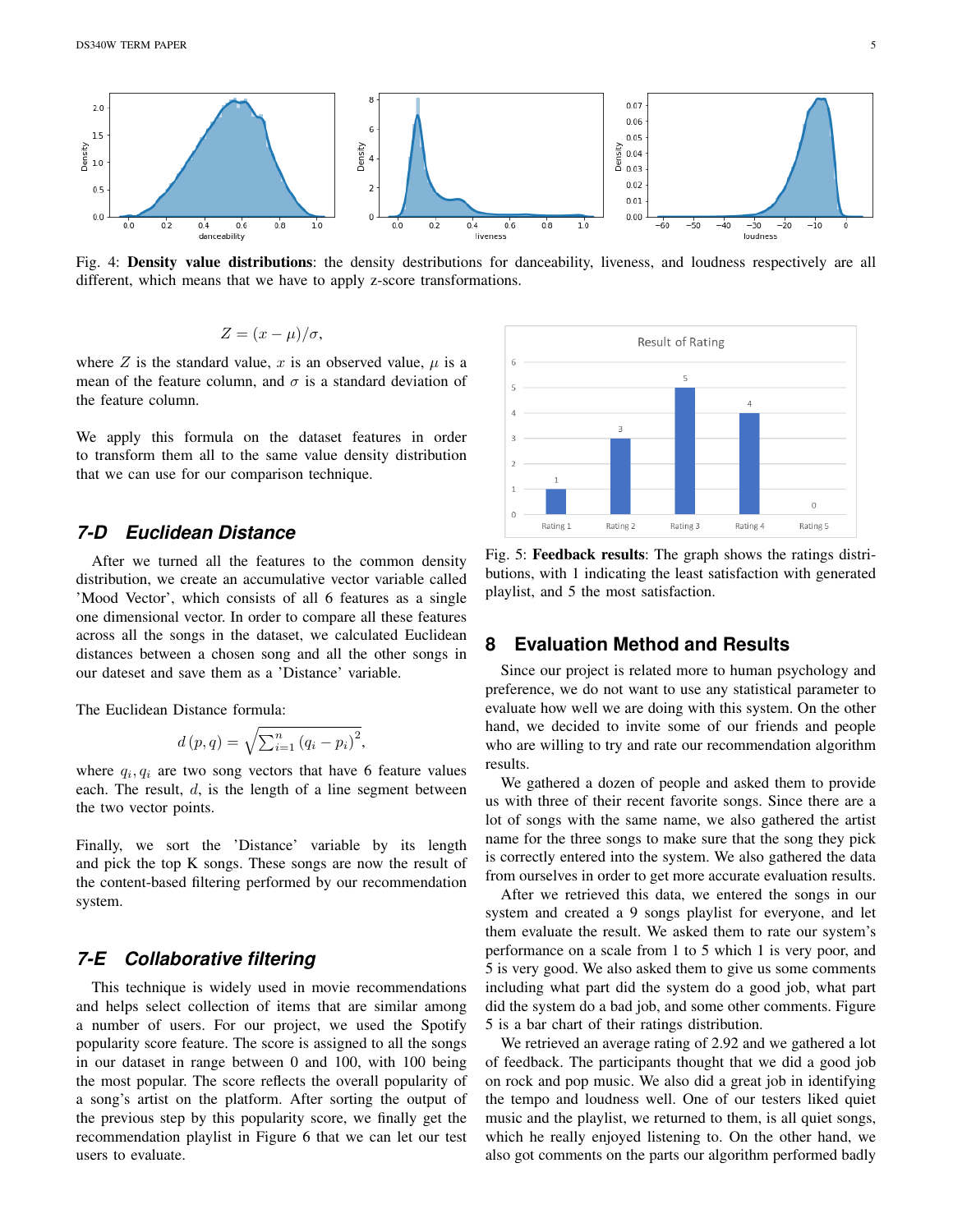

Fig. 6: Recommended playlist: the result of our combined content and collaborative techniques is a playlist of the top K songs taken from the system's output.

on. Our system failed to identify electronic dance music or EDM. And also, some of the songs we recommend are too old to be appreciated by current users.

# **9 Conclusion and Future Work**

We judged an average rating of 2.92 as an alright job for a start because people judged the songs not only based on arousal and valence, which are the two factors we used to make recommendations for others. There are a lot more factors that could impact the judgment such as the mood they are in and their popularity. There are also songs that you might have no feeling when you first listen to them, we got no feelings about them. But as we listen to them more times, we are addicted to them. Whereas there are also songs when you first listen to them, you feel really addicted but as you listen to them more times, you get tired of them. So it is hard to retrieve a high rating on the song recommendation system. But based on the comments, we have set a couple of directions we could work on.

The first thing we wanted to improve on is to change some of the parameters. In the beginning, we limit the result of the output cannot be older than 8 years for the song we put into the system. Since we get the result that the song recommended is too old, we will try to decrease the year boundary to 5 or even less. We will also add the genre classification to our tracks. The reason we haven't done that Spotify does not assign genres to the songs, but to the artists which makes it harder and more subjective to math songs and genres. And also, Spotify limits the number of songs we can retrieve to build our database. However, we will look into more datasets and companies to retrieve a more comprehensive dataset with more classification methods to make the recommendation.

Another thing we want to improve on is the input. Currently, we used the song's Spotify ID as input it will really mess us up when we have a playlist with a lot of songs in it. So we want to try changing the input as a playlist so it will be convenient for us and the users. And with more songs, we can better retrieve the users' preferences and make better recommendations.

The last thing we want to improve on is emotional analysis. We will look for research tools to collect users' emotional feedback data such as MuPsych which has been integrated into Spotify. The reason we want to make this improvement is so we can better understand the emotional status and have a deeper understanding of why the user is addicted to this kind of song. As we stated earlier, it is hard for us to get a high rating when recommending songs because there are a lot of emotional factors that might influence the result. However, with the addition of emotional status research tools, we could understand the users' emotional factors and we can make recommendations with higher accuracy to them.

#### **References**

- <span id="page-5-2"></span>[1] Fabian Abel, Yashar Deldjoo, Mehdi Elahi, and Daniel Kohlsdorf. Recsys challenge 2017: Offline and online evaluation. In *Proceedings of the eleventh acm conference on recommender systems*, pages 372–373, 2017.
- <span id="page-5-6"></span>[2] Jason L Burns, Elise Labbé, Brooke Arke, Kirsten Capeless, Bret Cooksey, Angel Steadman, and Chris Gonzales. The effects of different types of music on perceived and physiological measures of stress. *Journal of music therapy*, 39(2):101–116, 2002.
- <span id="page-5-4"></span>[3] Antonio R Damasio. *The feeling of what happens: Body and emotion in the making of consciousness*. Houghton Mifflin Harcourt, 1999.
- <span id="page-5-0"></span>[4] Yashar Deldjoo, Markus Schedl, and Peter Knees. Content-driven music recommendation: Evolution, state of the art, and challenges. *arXiv preprint arXiv:2107.11803*, 2021.
- <span id="page-5-10"></span>[5] Spotify For Developers. Web api. In *https://developer.spotify.com/documentation/webapi/reference/operations/get-several-audio-features*. Spotify, 2022.
- <span id="page-5-8"></span>[6] Saskia Koldijk, Mark A Neerincx, and Wessel Kraaij. Detecting work stress in offices by combining unobtrusive sensors. *IEEE Transactions on affective computing*, 9(2):227–239, 2016.
- <span id="page-5-5"></span>[7] Adrian C North and David J Hargreaves. Lifestyle correlates of musical preference: 1. relationships, living arrangements, beliefs, and crime. *Psychology of music*, 35(1):58–87, 2007.
- <span id="page-5-7"></span>[8] Faramby Randri. Emotion-based music recommendation system using a deep reinforcement learning approach. 2021.
- <span id="page-5-3"></span>[9] Peter J Rentfrow and Samuel D Gosling. The do re mi's of everyday life: the structure and personality correlates of music preferences. *Journal of personality and social psychology*, 84(6):1236, 2003.
- <span id="page-5-9"></span>[10] Mikhail Rumiantcev and Oleksiy Khriyenko. Emotion based music recommendation system. In *Proceedings of Conference of Open Innovations Association FRUCT*. Fruct Oy, 2020.
- <span id="page-5-1"></span>[11] Markus Schedl, Peter Knees, and Fabien Gouyon. New paths in music recommender systems research. In *Proceedings of the Eleventh ACM Conference on Recommender Systems*, pages 392–393, 2017.